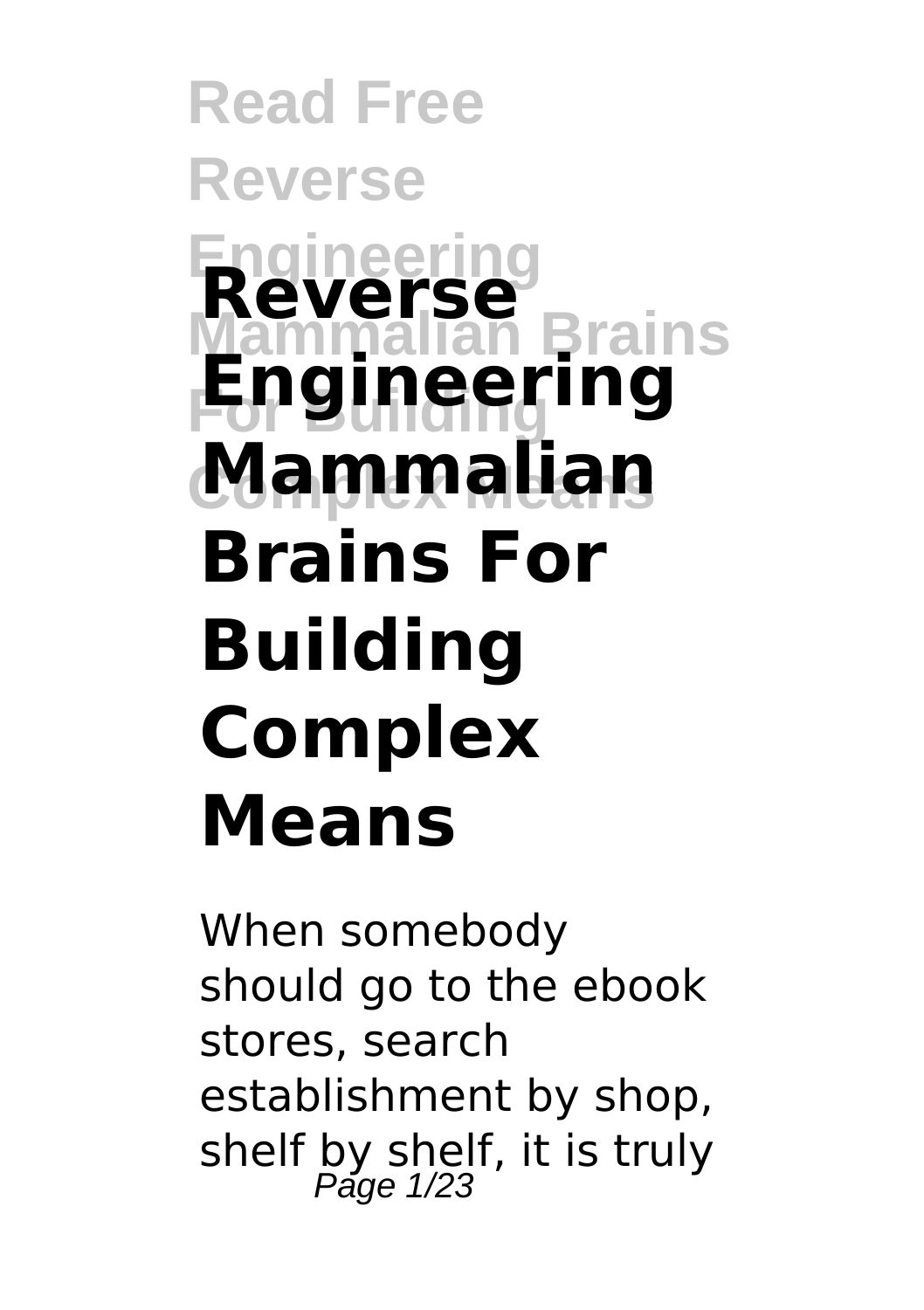**Engineering** Engineering why we present the ins **For Building** this website. It will **Complex Means** unquestionably ease ebook compilations in you to see guide **reverse engineering mammalian brains for building complex means** as you such as.

By searching the title, publisher, or authors of guide you in reality want, you can discover them rapidly. In the house, workplace, or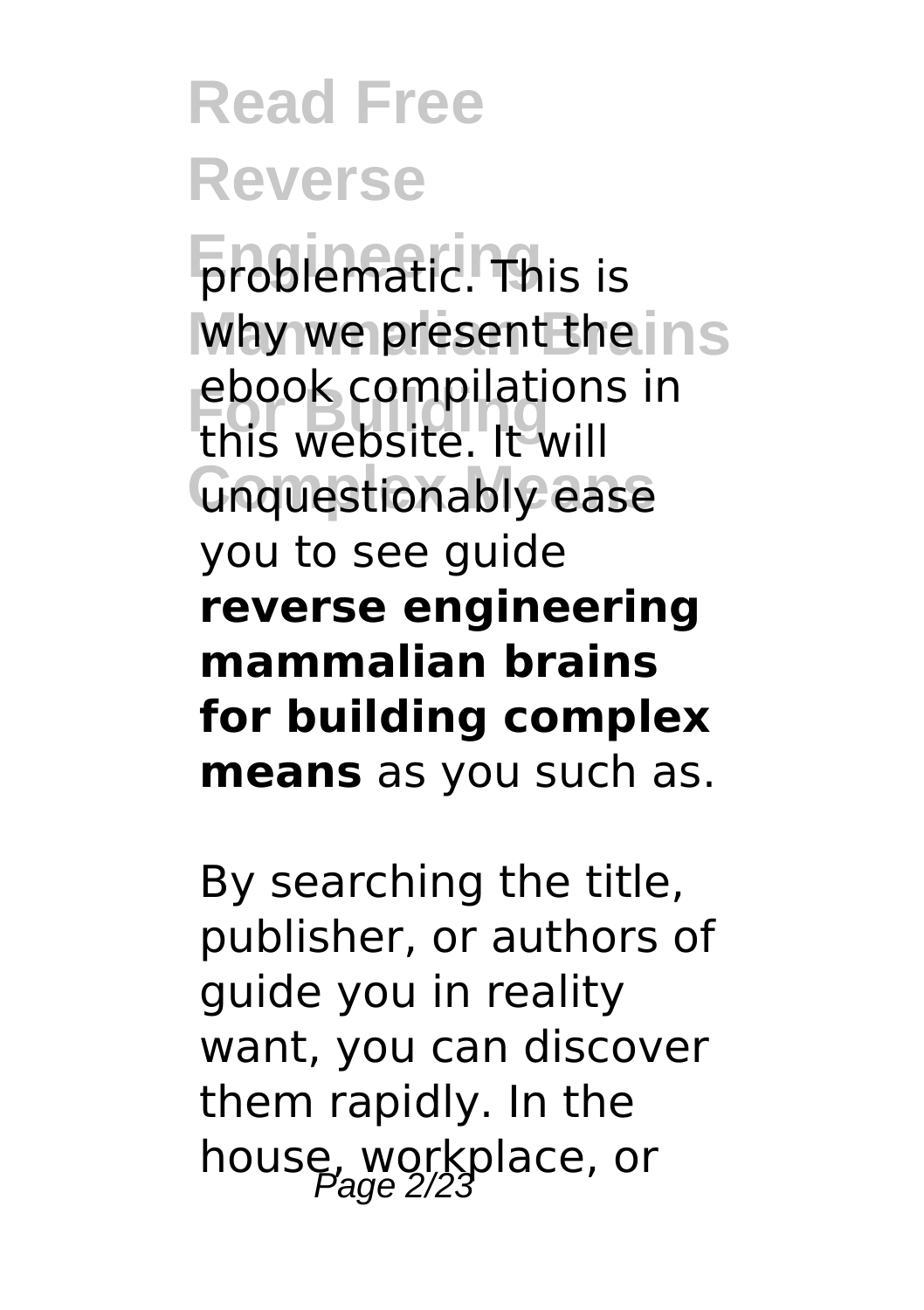**Read Free Reverse Engineering** perhaps in your method can be everyns **For Building** connections. If you intend to download and best area within net install the reverse engineering mammalian brains for building complex means, it is enormously easy then, in the past currently we extend the member to buy and make bargains to download and install reverse engineering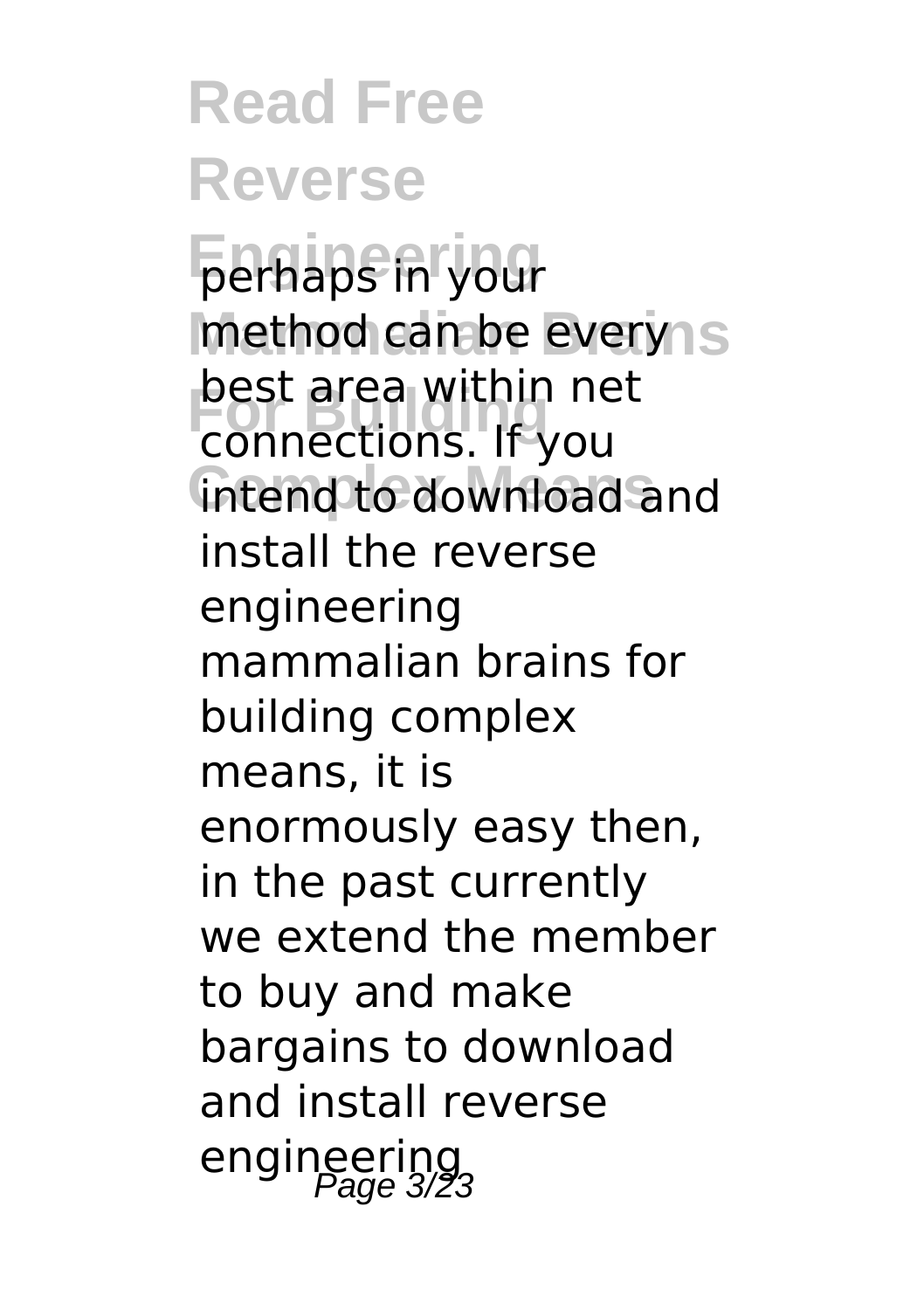**Engineering** mammalian brains for building complex rains means consequently<br>simple! **Complex Means** simple!

The split between "free public domain ebooks" and "free original ebooks" is surprisingly even. A big chunk of the public domain titles are short stories and a lot of the original titles are fanfiction. Still, if you do a bit of digging around, you'll find some interesting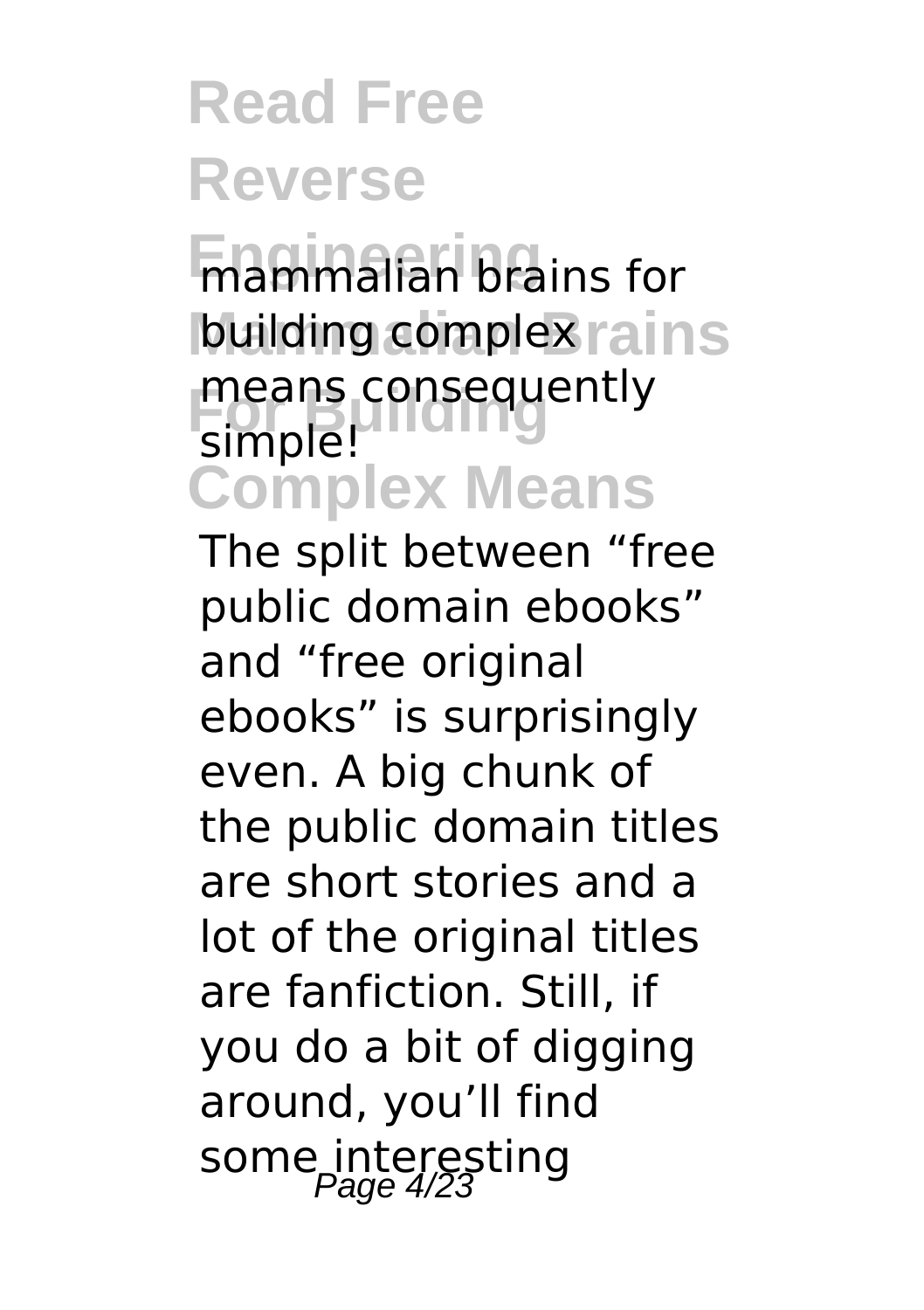**Read Free Reverse** Engineering **Mammalian Brains Reverse Engineering**<br>Mammalian Brains **Complex Means For Mammalian Brains** A brain is an organ that serves as the center of the nervous system in all vertebrate and most invertebrate animals. It is located in the head, usually close to the sensory organs for senses such as vision.It is the most complex organ in a vertebrate's body. In a human, the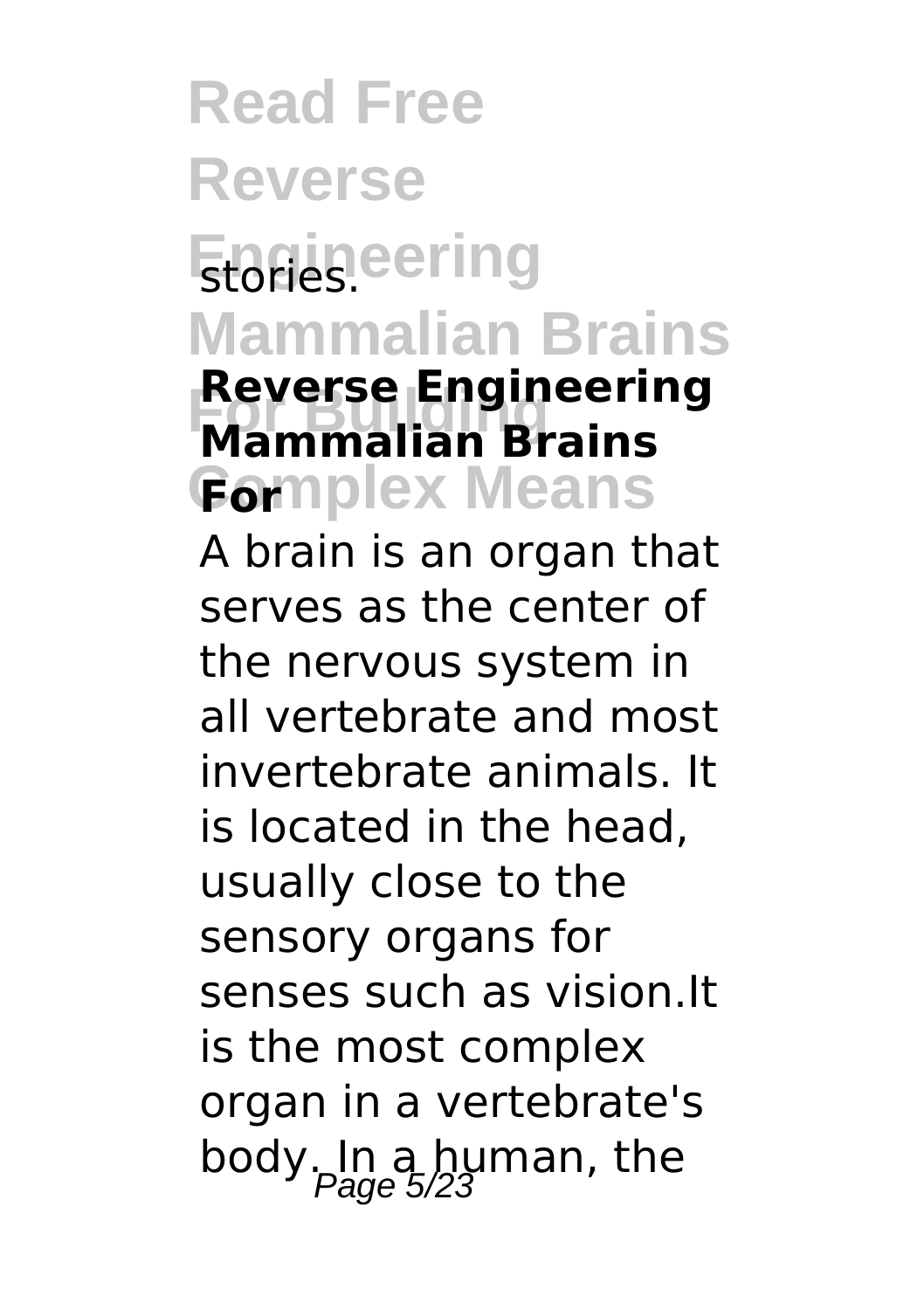#### **Read Free Reverse Enferred** cortex contains approximately, 14–16 billion neurons,<br>and the estimated **Complex Means** number of neurons in and the estimated the cerebellum is ...

#### **Brain - Wikipedia**

The term 'extracellular vesicles' refers to a heterogeneous population of vesicular bodies of cellular origin that derive either from the endosomal compartment (exosomes) or as a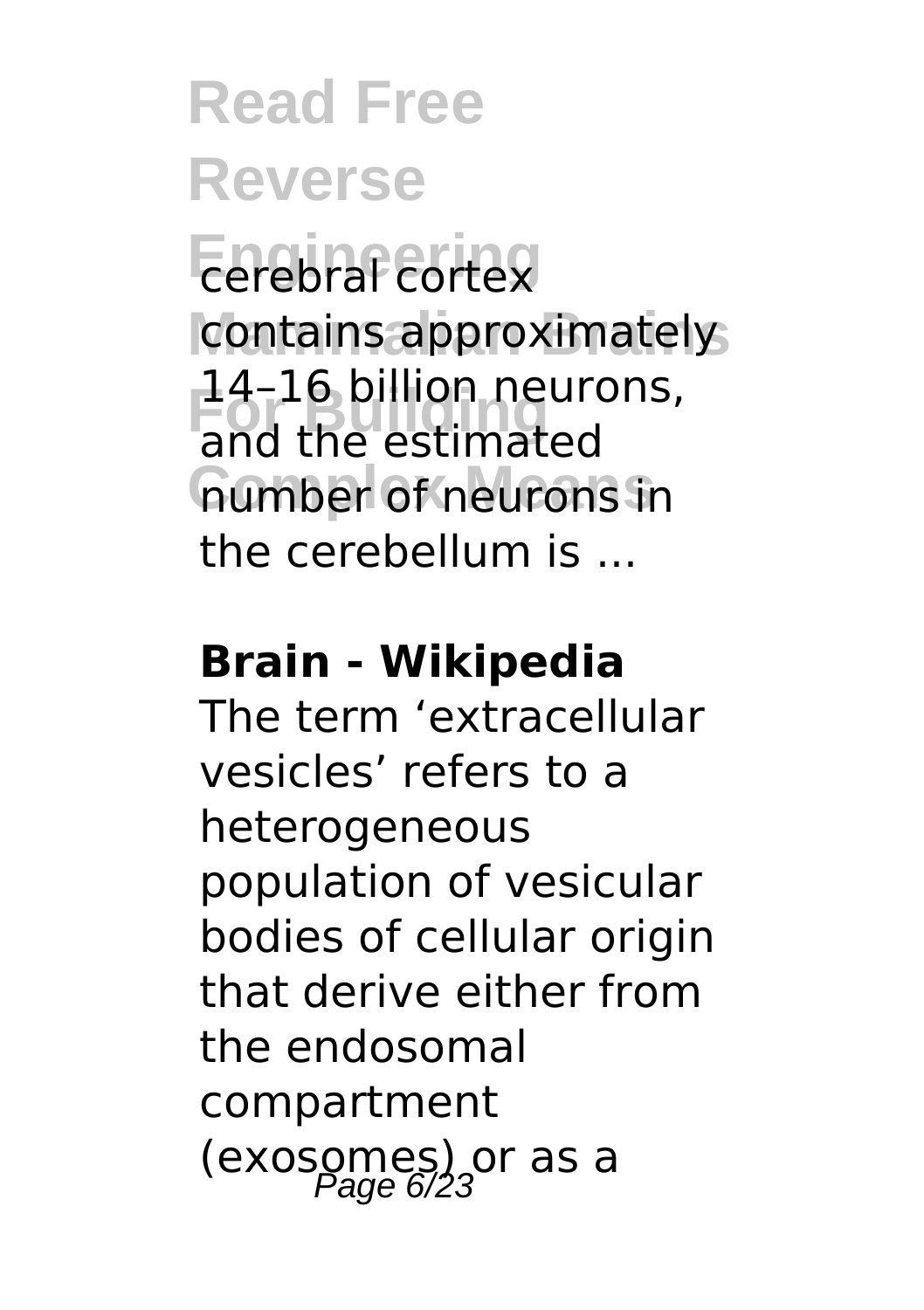**Read Free Reverse Engineering** result of ... **Mammalian Brains EXTRACE BUILDING Cesicles in Means RNA delivery by mammalian cells and its ...** We are reverseengineering the brain to understand the mind. Featured News. What Words Can Convey. A study led by then-undergraduate Gabriel Grand, now a graduate student in EECS<sub>pand</sub> Idan Blank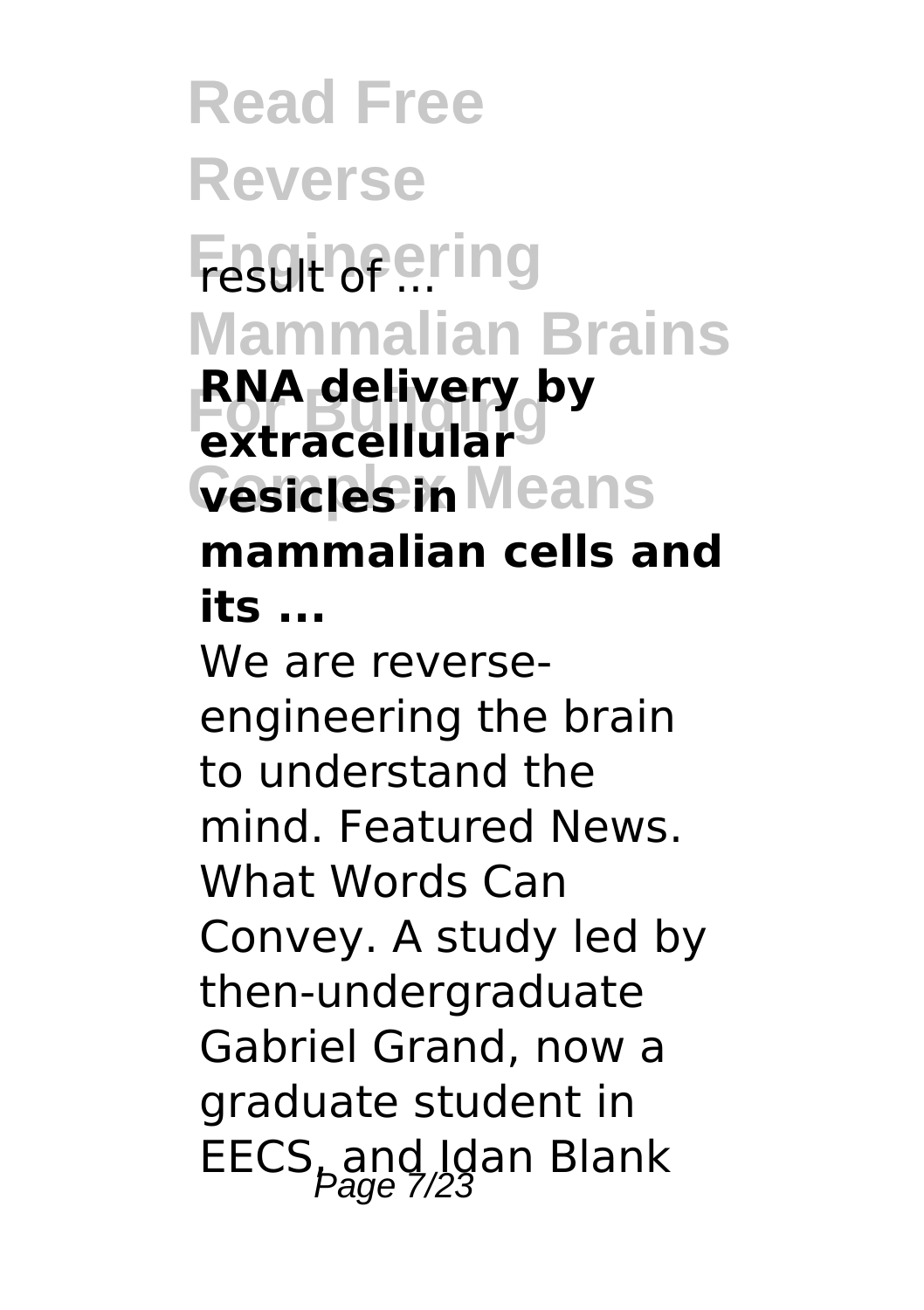**Read Free Reverse Engineering** PhD '16, now an assistant professor at S **For Building**<br>**in the Fedorenko lab in BCS and the McGovern** UCLA, while they were Institute, reveals the rich knowledge within ...

**The MIT Department of Brain and Cognitive Sciences | Brain and ...** This website uses cookies to help provide you with the best possible online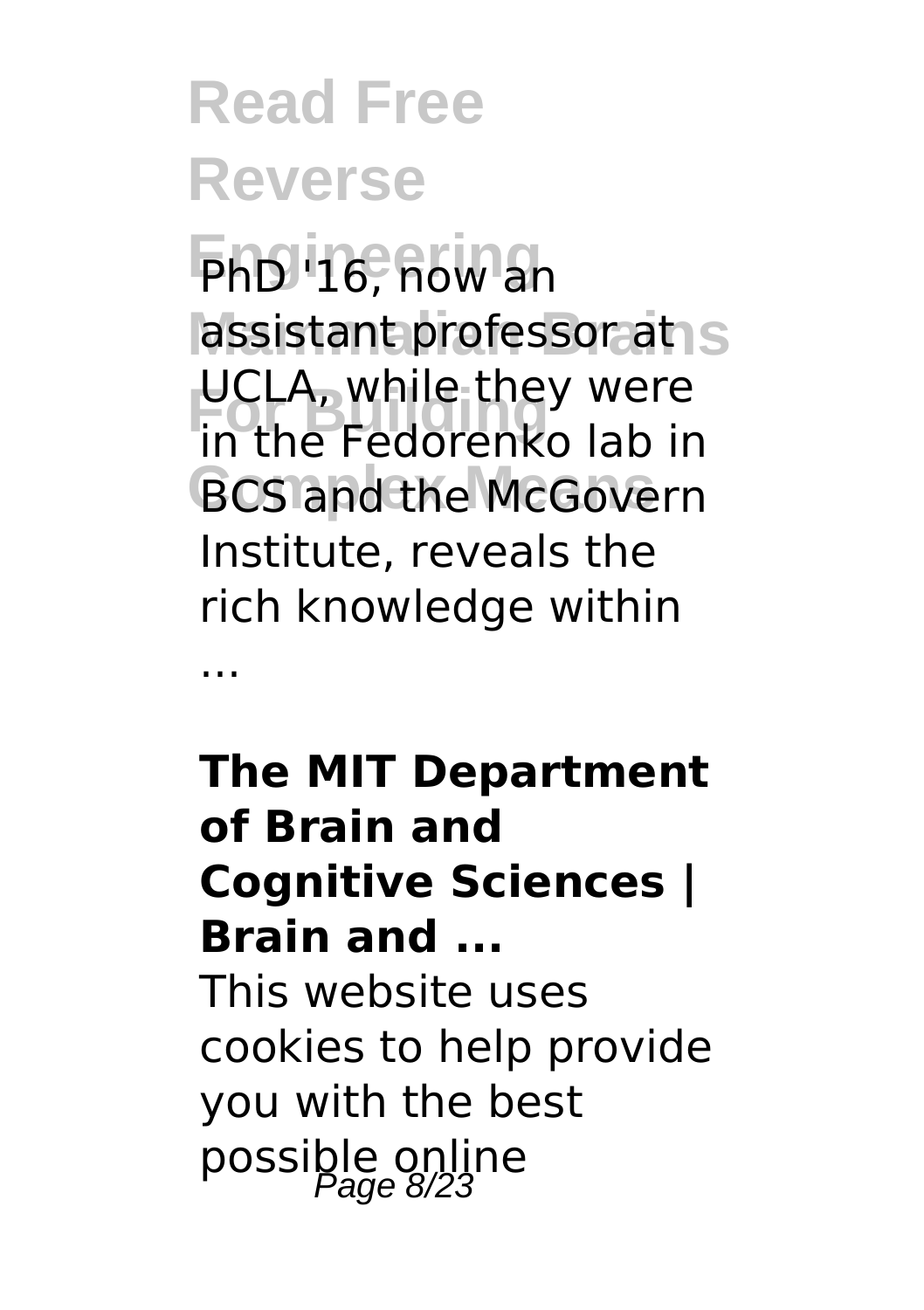**Engineering** experience. Please **read our Terms & rains For Building** Policy for information Gooutplex Means Conditions and Privacy

#### **PharmaCircle**

Mind uploading, also known as whole brain emulation (WBE), is the theoretical futuristic process of scanning a physical structure of the brain accurately enough to create an emulation of the mental state (including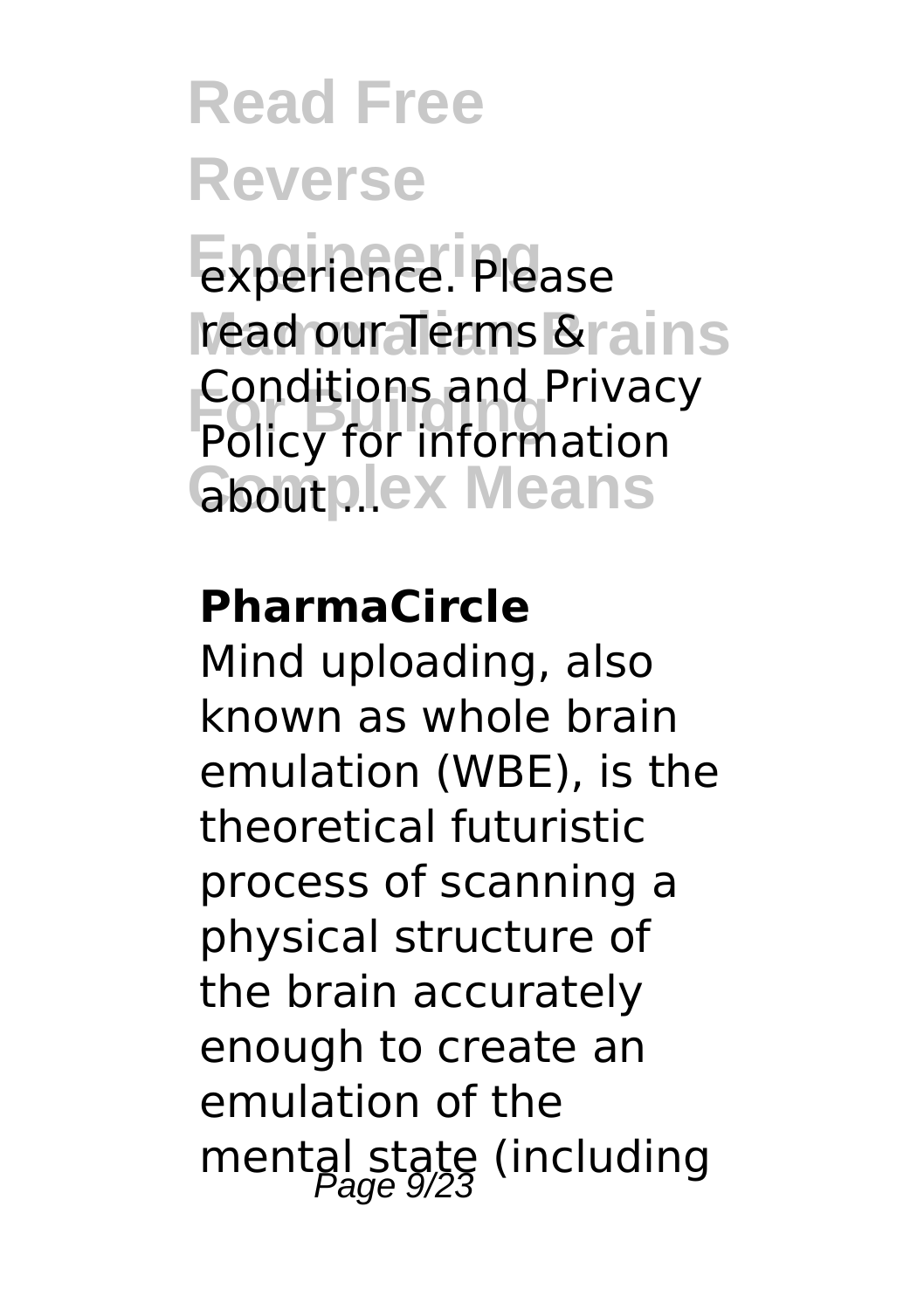**Fong-term memory and Mammalian Brains** "self") and transferring or copying it to a<br>computer in a digital form. The computer or copying it to a would then run a simulation of the brain's information processing, such ...

#### **Mind uploading - Wikipedia**

The problem here cuts deeper than mere lack of technical understanding, e.g. our ignorance of the gene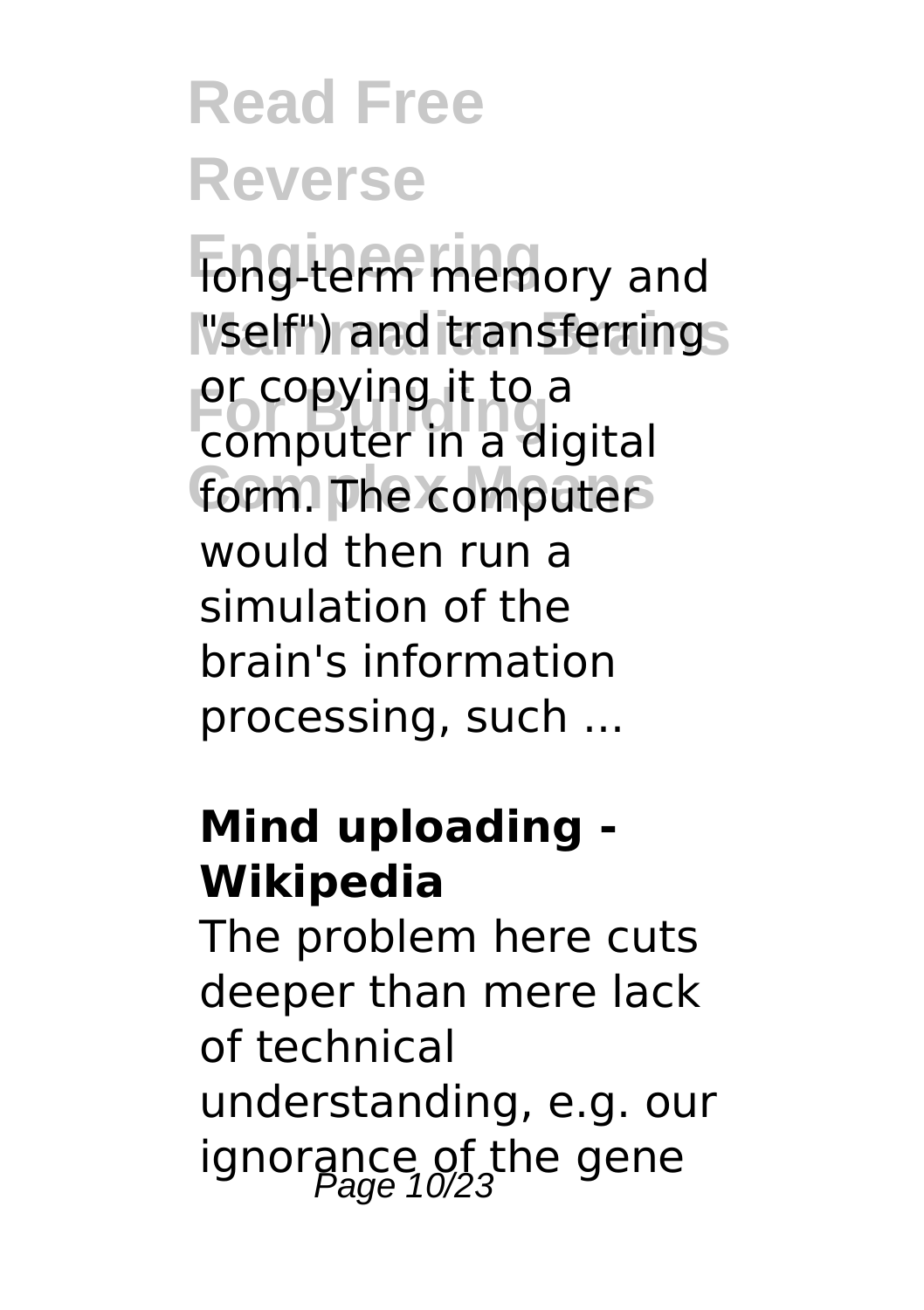**Engineering** expression profiles and molecular signature of s pure buss in neurons of<br>the rostral shell of the **Complex Means** nucleus accumbens pure bliss in neurons of and ventral pallidum, the twin cubic centimetre-sized "hedonic hotspots" that generate ecstatic wellbeing in the mammalian brain.

#### **The Biointelligence Explosion**

The upcoming primary paradigm shift will be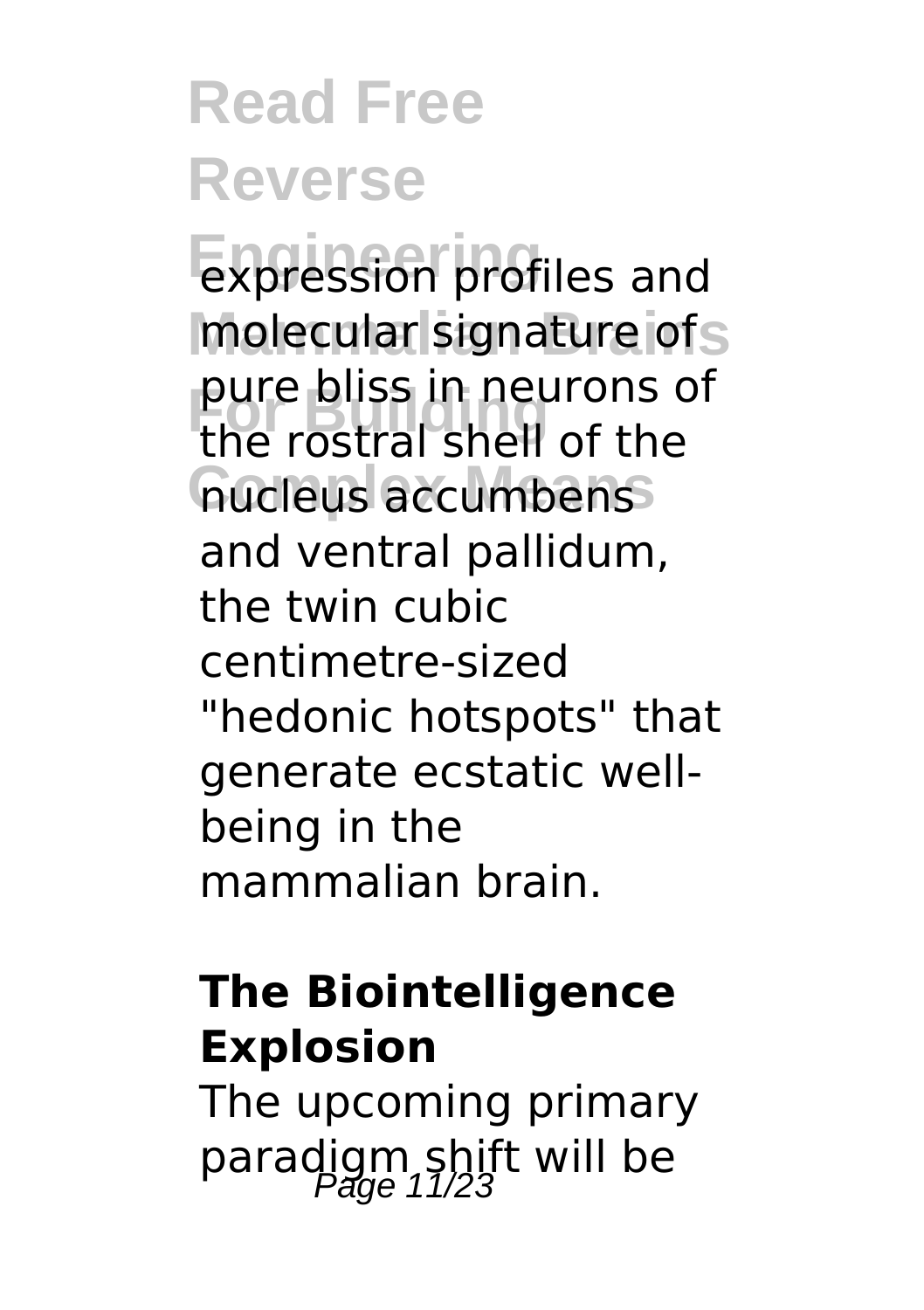**Engineering** from biological thinking to a hybrid combining s **For Building** nonbiological thinking. **Complex Means** This hybrid will include biological and "biologically inspired" processes resulting from the reverse engineering of biological brains. If we examine the timing of these steps, we see that the process has continuously accelerated.

# **The Law of**  $\frac{1}{2}$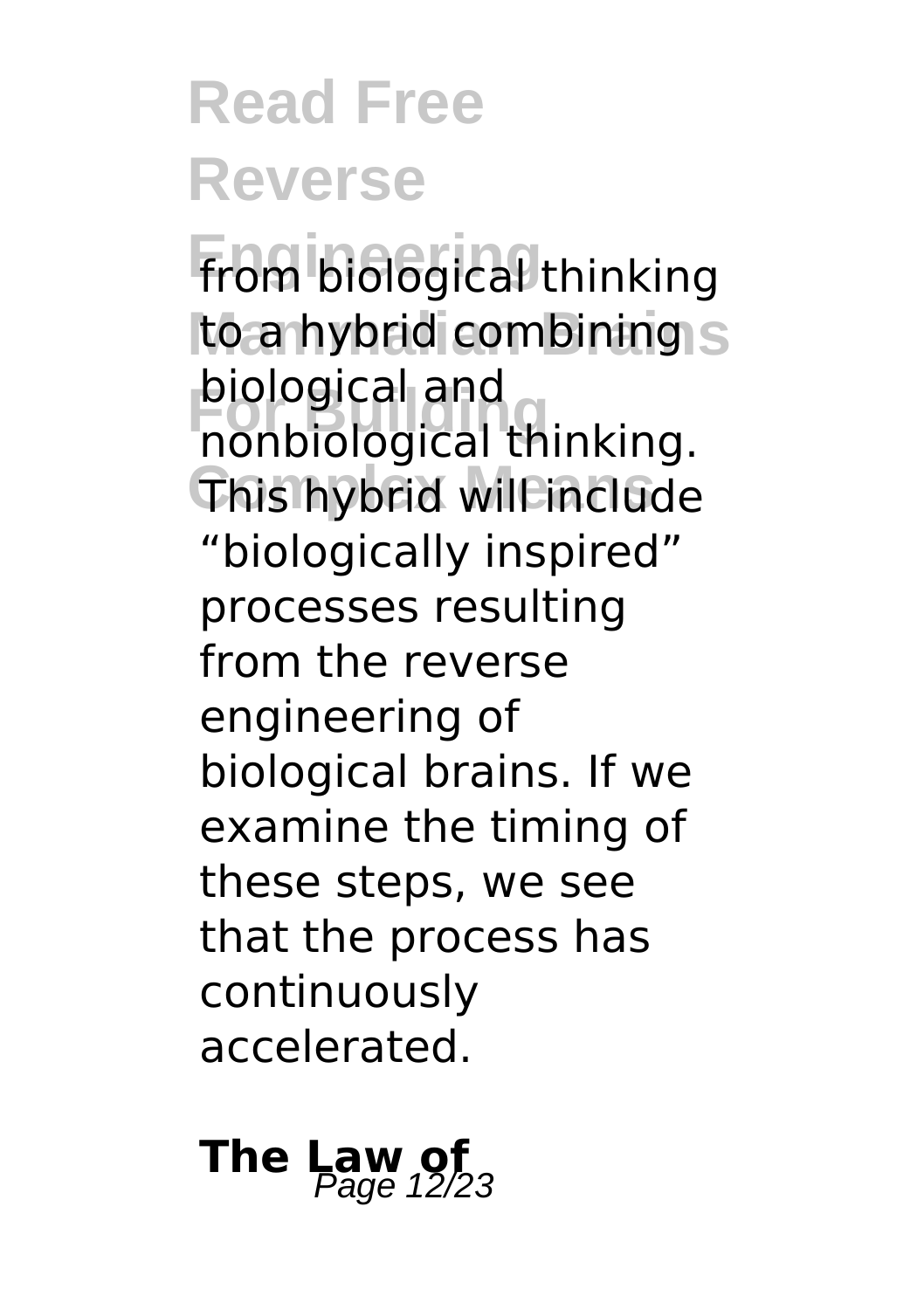**Read Free Reverse Engineering Accelerating Returns k Kurzweilan Brains The complexity of the**<br>mammalian brain **Challenges our ability** mammalian brain to explain it. My group applies methods from mathematics and theoretical physics to understand the brain. We are generating novel ideas about neural computation and brain development, including how neurons process information, how brain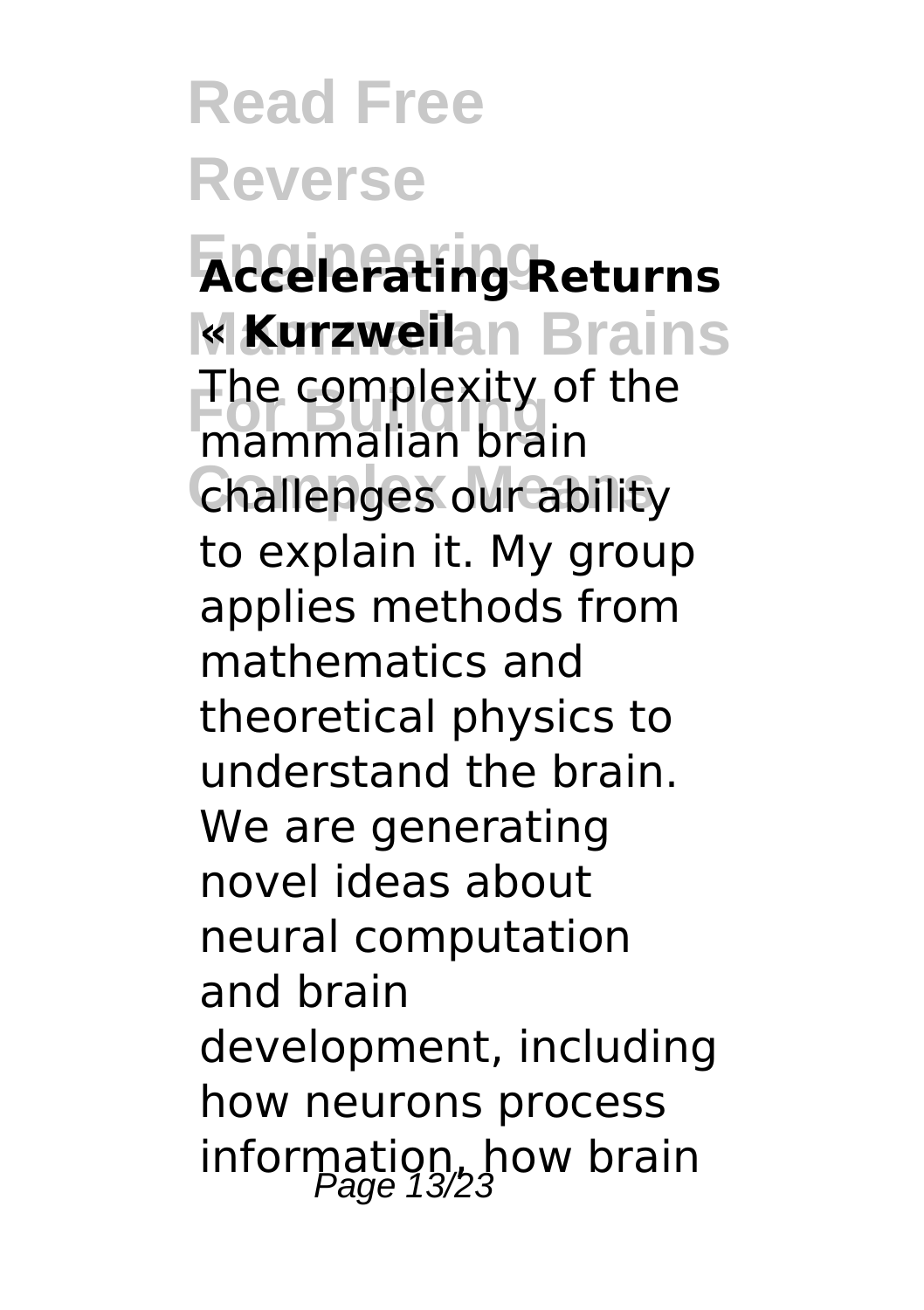**Engineering** networks assemble during development, ns **For Building** 

**Complex Means Neuroscience - Cold Spring Harbor Laboratory** Based on this prokaryotic system, scientists have engineered a series of CRISPR/Cas tools for genome editing in mammalian cells, with the list of CRISPR/Cas systems in use continuing to expand.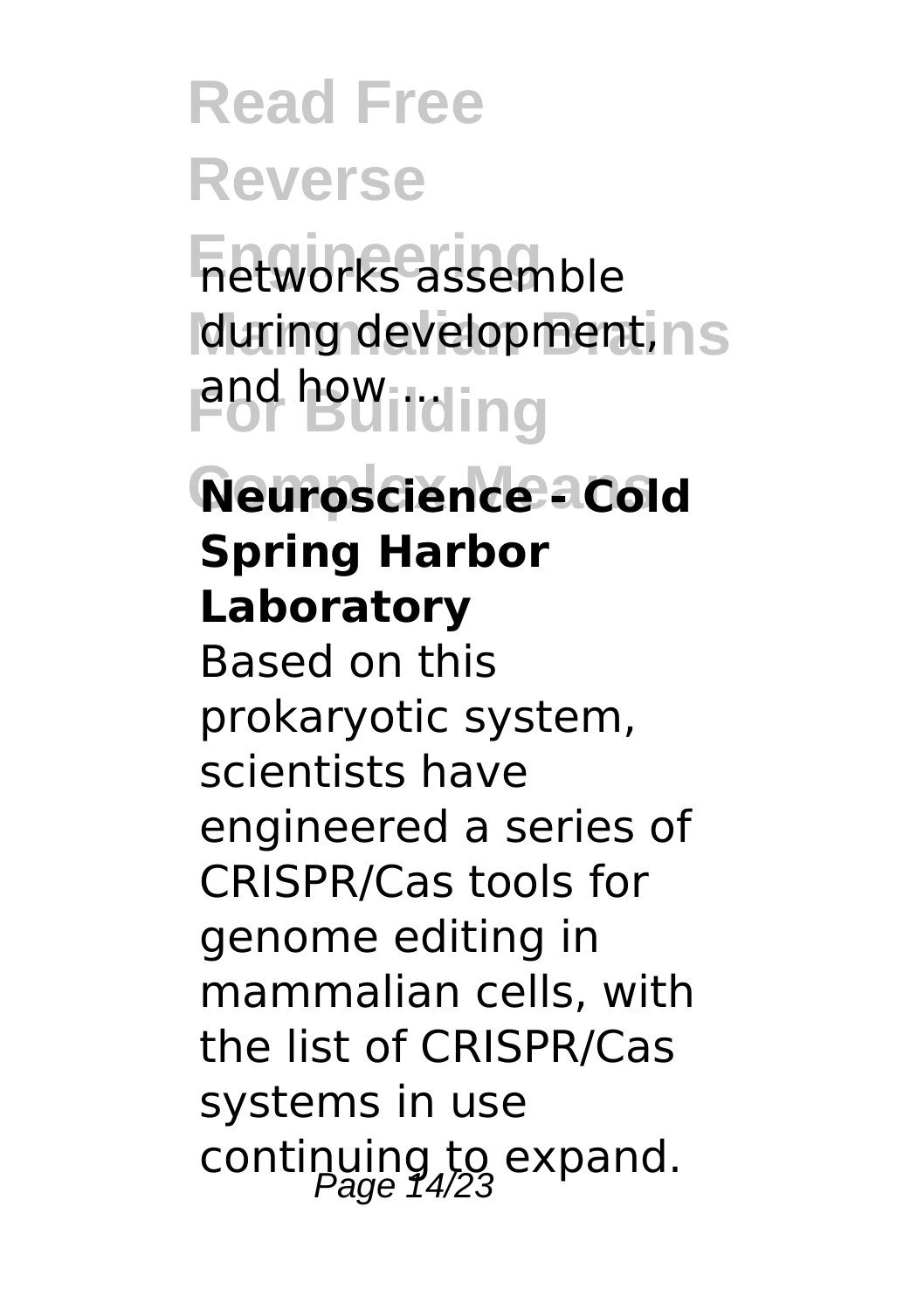**Read Free Reverse Engineering** The most commonly used Cas nucleaseains cornes from<br>Streptococcus<sup>9</sup> pyogenes (SpCas9), comes from and belongs to the type II CRISPR system.

**Advances in CRISPR/Cas-based Gene Therapy in Human Genetic Diseases** Introduction. System Xc − is an amino acid antiporter that mediates the exchange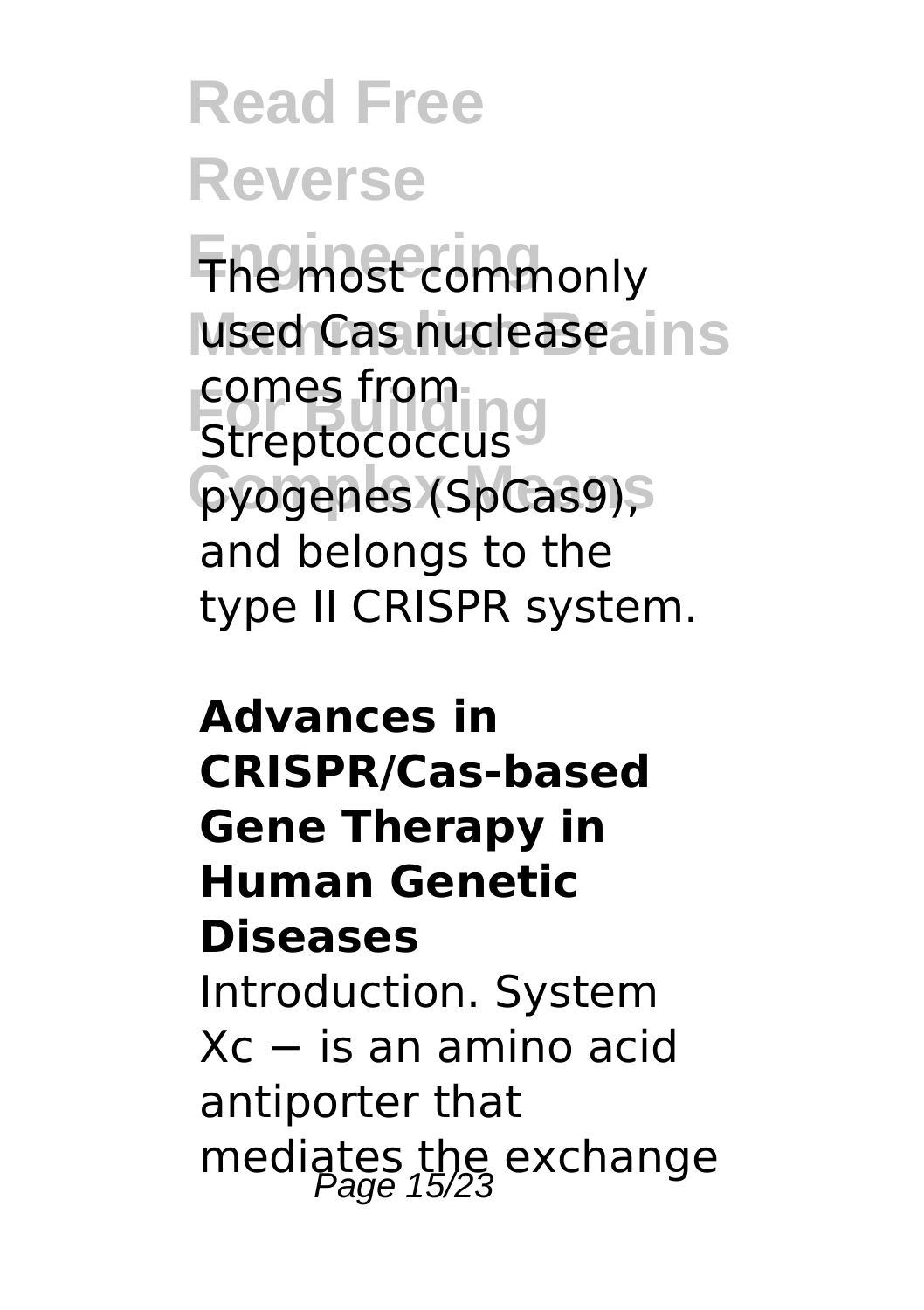**Engineering** of extracellular cystine **and intracellulaBrains** glutamtate across the<br>plasma membrane [1 2].Because cysteine plasma membrane [1, reduced from cystine is the rate-limiting substrate for the synthesis of the antioxidant glutathione (GSH) [], inhibition of system Xc --mediated cystine import by small molecules (e.g., erastin) causes ...

## **ATF3 promotes**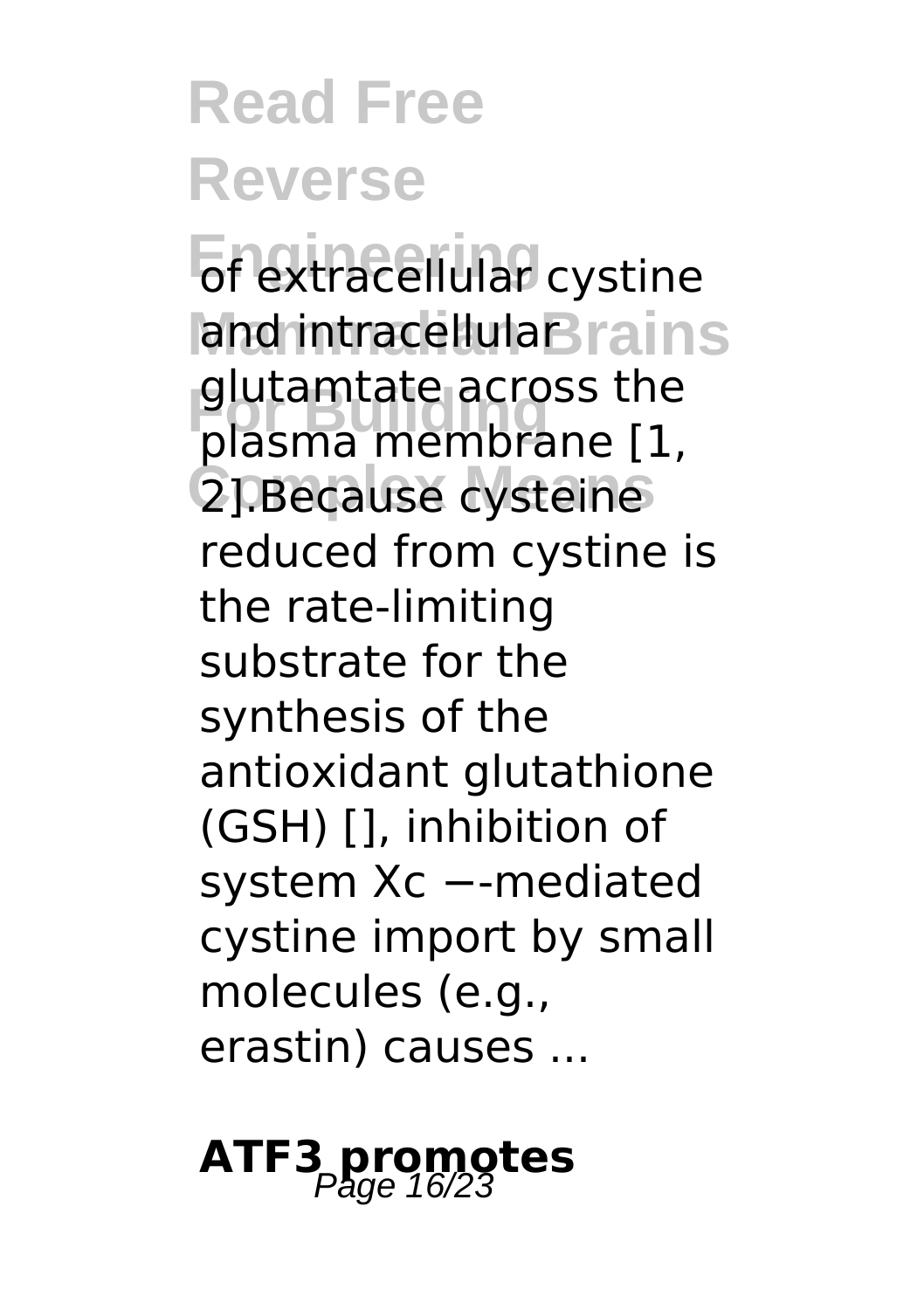**Read Free Reverse Engineering erastin-induced ferroptosis by**Brains **For Building suppressing system EPFL's Blue Brain IS Xc** Project is a Swiss brain research Initiative led by Founder and Director Professor Henry Markram. The aim of Blue Brain is to establish simulation neuroscience as a complementary approach alongside experimental, theoretical and clinical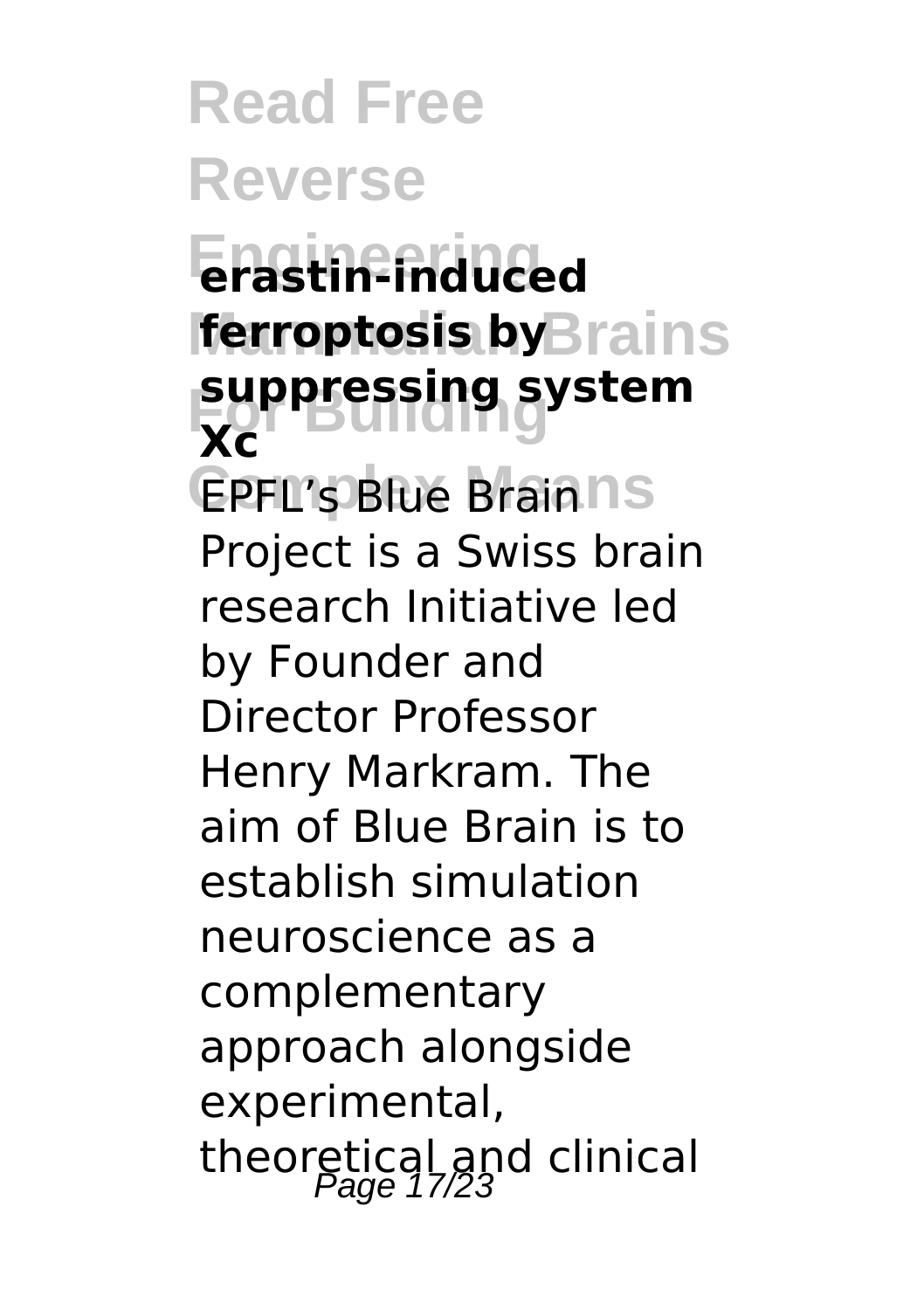**Engineering** neuroscience to understanding the ains **For Building** world's first biologically detailed digitaeans brain, by building the reconstructions and simulations of ...

#### **Blue Brain Project ‐ EPFL**

Eusocial honeybee is a versatile model for neurobiological research. Here, the authors established a link between honeybee gut Lactobacillus in bee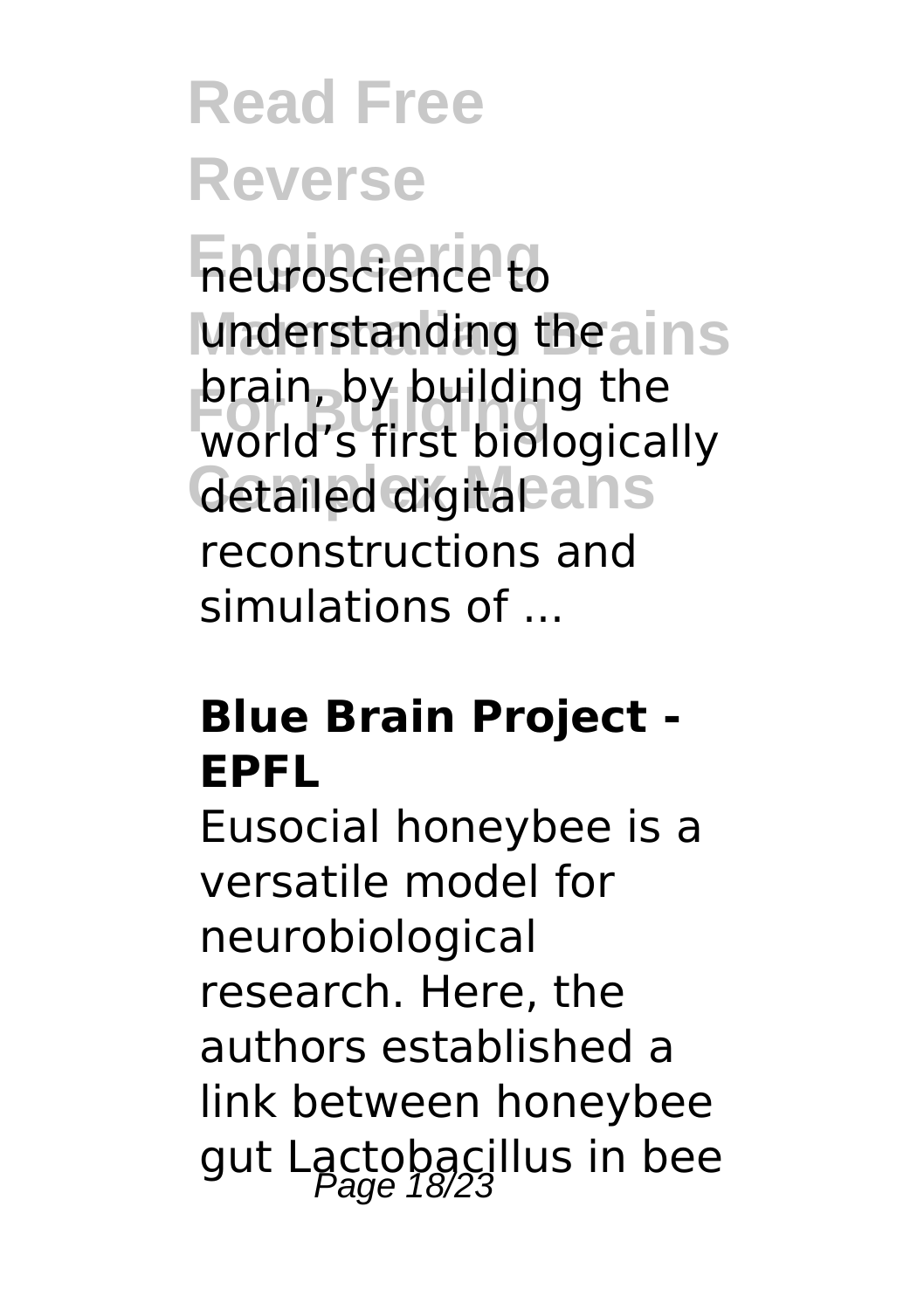**Fearning and memory ability via indole rains** 

#### **For Building Honeybee gut Cactobacilluseans modulates host learning and memory behaviors**

**...**

DNA methylation has been found to be involved in sex determination and differentiation in many aquaculture species. The Ussuri catfish (Pseudobagrus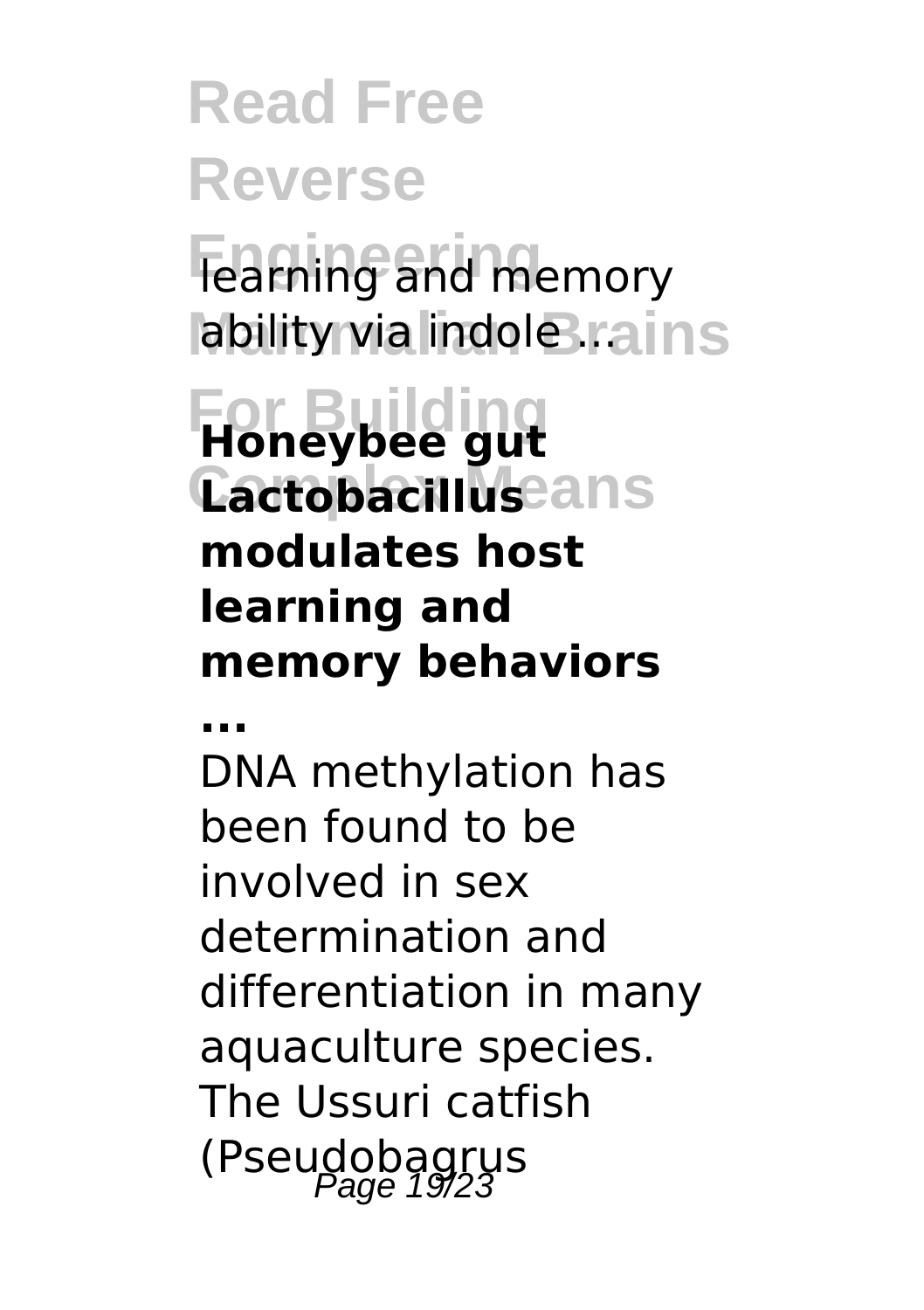**Read Free Reverse Engineering** ussuriensis) is a popular aquaculture ns **For Building** economic value in **Complex Means** which male-biased sex fish in China with high dimorphism was observed in terms of body size and body weight. In this study, DNA methylationsensitive RAD sequencing (Methyl-RAD) was used to ...

**Life | Free Full-Text | DNA Methylation Difference between**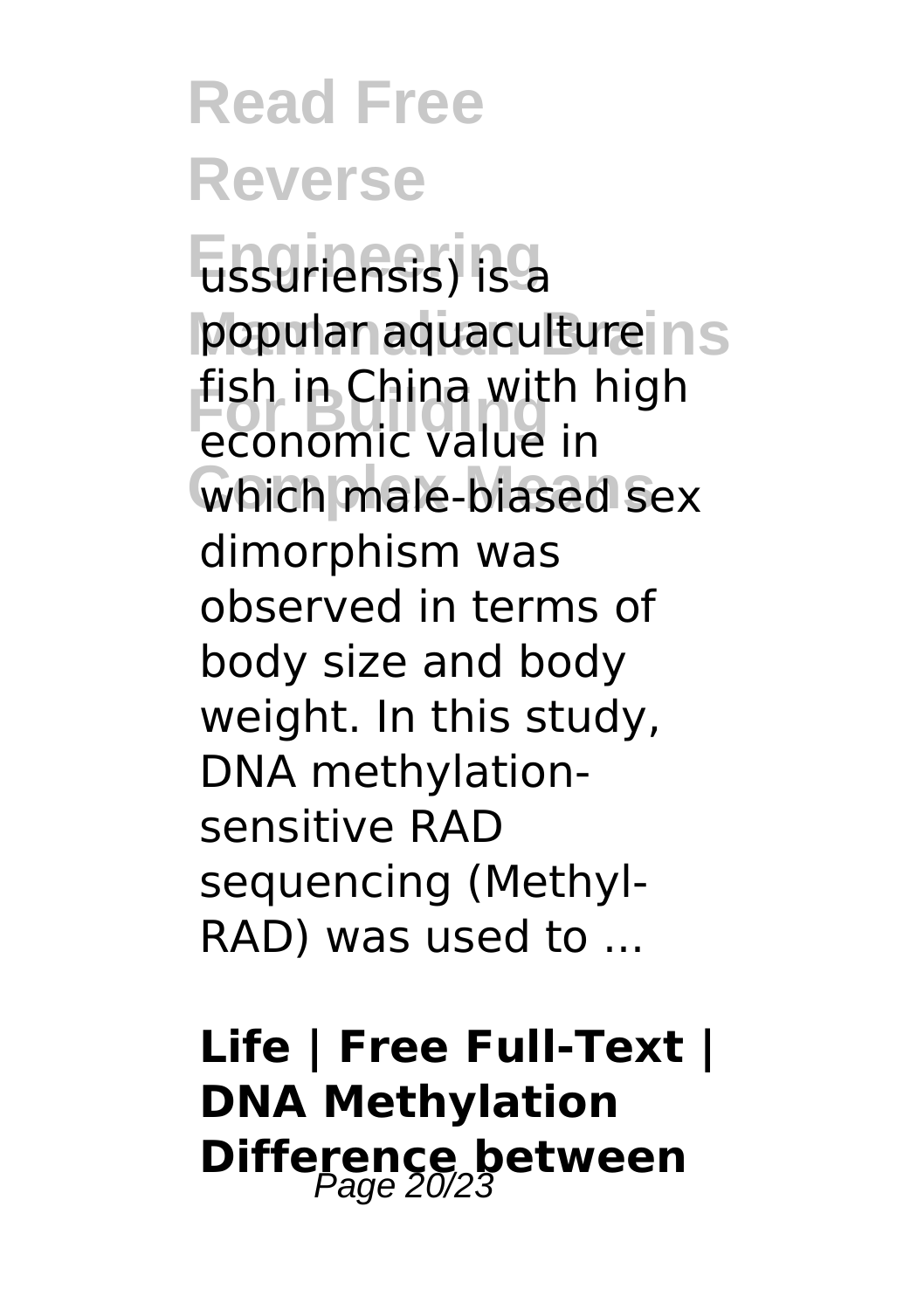**Read Free Reverse Engineering Female and ... Browse our listings to S For Building** for expats, including **Jobs for Englishans** find jobs in Germany speakers or those in your native language.

#### **Find Jobs in Germany: Job Search - Expat Guide to Germany | Expatica** The one to many relationship between department and students, and, department and faculty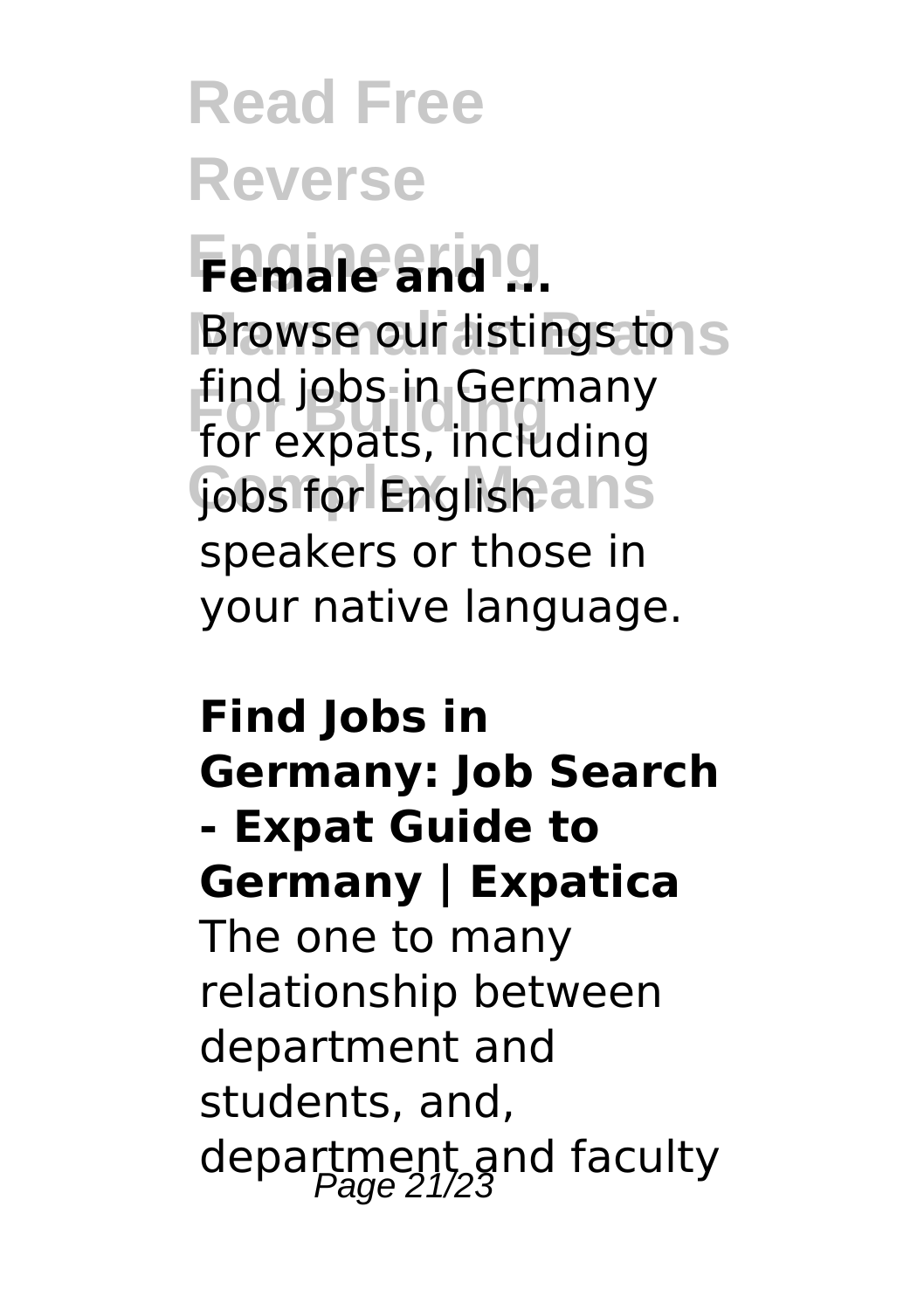**Read Free Reverse** Etates that ang department belongs to **Four Building**<br>
employs many faculty members. Looking at many students and it these relationships in a reverse direction conveys that a student as well as a faculty belongs to a single department and thus establishes one to one

...

**college website project report - SlideShare**<br>Page 22/23